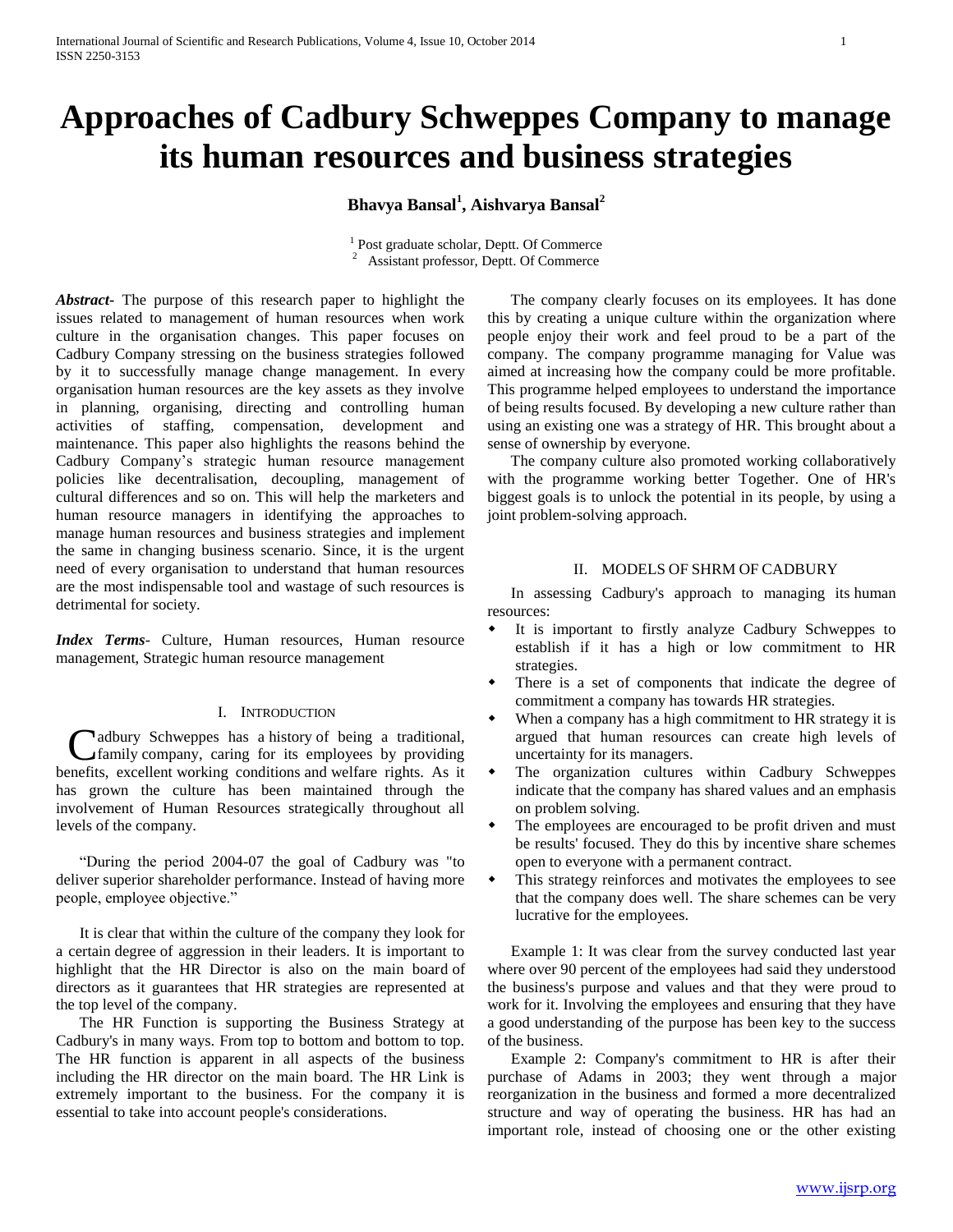cultures they looked for the kind of culture for a winning business.

> The company's emphasis on getting more from its people. The program growing Our People was said to be an important fact in recent successes by unlocking the potential or people at levels within the business. Andrew Gibson, the HR Director (GB and Ireland) emphasized the need to get the most out of the people by motivating them and creating a coaching approach.

 Having a link through HR to the main board is extremely important it's important for the people considerations and allows HR to be well informed of all business issues on a global and local level. The company's commitment to HR is evident in its top-down programs and bottom up initiatives.

### III. FOUR MAIN GOALS OF A STRATEGIC HUMAN RESOURCE MANAGEMENT APPROACH

- Strategic integration,
- Commitment of the employees to the organization,
- Flexibility in structure and
- Functions and high quality of goods and services.

# IV. THREE MAIN DIMENSIONS OF HRM IN **CADBURY**

- Commitment,
- Flexibility and
- Quality enhancements

 They are important factors for low staff turnover, adapting to change and productive job performance. This model was implemented in Cadbury Schweppes in 1977 with the programme called Managing for change where the three A's where talked about.

 Accountability which was taking ownership, adaptability which was about coping and adapting to change and aggressiveness which was being results focused.

 There are many SHRM models. The best practice and best fit views are two traditional models but the new trend is the **resource-based approach**. This model is different because it first addresses the organization internally and it's potential for developing ways of exploitation. Cadbury Schweppes follows a combination of approaches. The strong HR presence indicates clearly the best practice approach but they are also resourcebased. This approach focuses on internal personnel and their abilities and capabilities.

#### V. KEY TO SUCCESS OF CADBURY

 The key to successful HR support to an organization is developing a culture flexible and encouraging employees to be adaptable to change. With an open-minded outlook improved performance becomes achievable. Communication between management and employees is of great importance and the need for involvement in the decision making process. Also it should be stressed the importance of listening to the employees too. HR needs to support the change with training, workshops and constant communication. HR support should focus on the company culture and having caring values and developing a sense of belonging and team work.

# VI. TRENDS IN THE MANAGEMENT OF HR **FUNCTIONS**

- **Auditing performance**, Auditing Performance has the objective of ensuring that the investment in personnel can be justified. This is used for setting up agreements and targets for the HR role within the company. Cadbury Schweppes uses this strategy of auditing performance to invest in its people and to set budgets bringing added value to the company.
- **Devolution** of HR activities is important for a more business led response to employee related issues. Devolution is when some of activities normally carried out by HR department are given to line managers or locations away from the head office. Cadbury Schweppes has indeed followed this trend reaping the benefits since the days of Managing for Value was launched in 1977 by John Sunderland.

 According to Hall & Torrington (1998) devolution includes certain activities such as work organization, training, recruitment and selection, appraisal and employee relations. There are many benefits with devolution.

 One important benefit is enhanced ownership something very important to Cadbury Schweppes in their culture. It enables empowerment by management and a higher degree of flexibility in the decision making process. This flexibility has brought about improvement in the relationship between personnel and line managers.

 A possible disadvantage of devolution could be that it is seen as having less commitment by top management to HR issues and integration of HR policies.

 **Decentralization** of the human resource functions amongst other business activities. In their period of greatest change, in 2004, they went through a major reorganization, they moved to a decentralized organizational structure basing it on five global regions. A principal advantage of having decentralized activities is to be more flexible in terms of the speed at which decisions can be made.

 It is based on Human resource Role-Assessment Survey by Dave Ulrich and Jill Corner to analyze. HR is used to improve employee needs, improve operating efficiently and aid with the process of change. HR is involved in many programmes.

 **Example**: the working better together framework to help working collaboratively with the decentralized structure. The company scores highly in the area of adapting to change where is has tried to create a unique culture between the businesses. By producing this culture and involving everyone in the process gives everyone a sense of ownership.